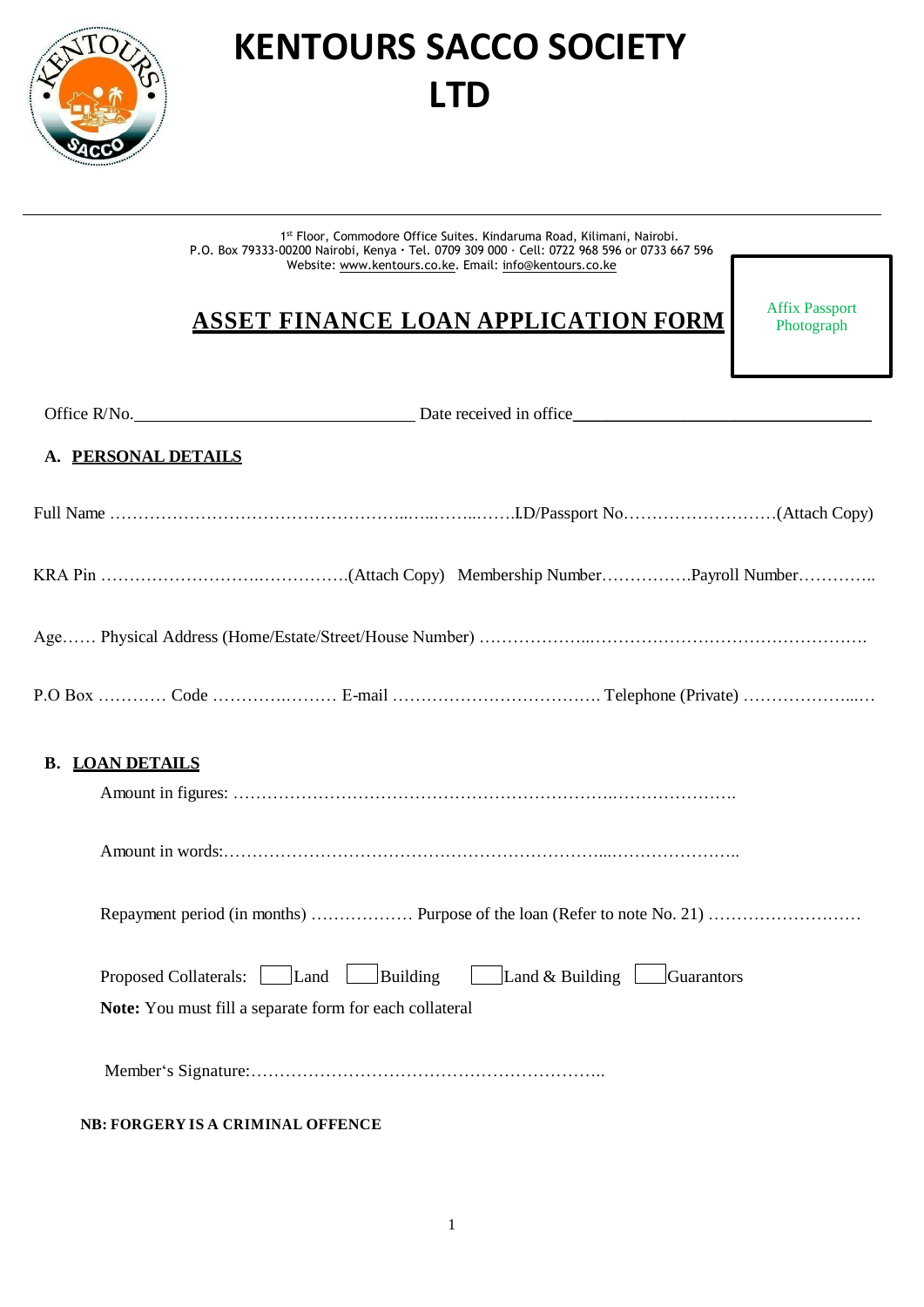## **C. LOAN PAYMENT DETAILS**

|                                                                                                                                                    | <b>Bank</b> |  |  |  |  | M-Pesa |  |  |  |  |  |  |
|----------------------------------------------------------------------------------------------------------------------------------------------------|-------------|--|--|--|--|--------|--|--|--|--|--|--|
| NB: Only loan applications of Ksh. 100,000 and below can be disbursed through M-Pesa. Payments will be made net of                                 |             |  |  |  |  |        |  |  |  |  |  |  |
| applicable Mpesa charges. M-Pesa disbursements will only be made to the phone number appearing in Kentours                                         |             |  |  |  |  |        |  |  |  |  |  |  |
| Sacco's official bio data records.<br>For payment through the bank and where loan amount is more than Ksh. 100,000, please fill the details below: |             |  |  |  |  |        |  |  |  |  |  |  |
|                                                                                                                                                    |             |  |  |  |  |        |  |  |  |  |  |  |
|                                                                                                                                                    |             |  |  |  |  |        |  |  |  |  |  |  |
| <b>Account Number</b>                                                                                                                              |             |  |  |  |  |        |  |  |  |  |  |  |
|                                                                                                                                                    |             |  |  |  |  |        |  |  |  |  |  |  |
| D. EMPLOYER DETAILS                                                                                                                                |             |  |  |  |  |        |  |  |  |  |  |  |
|                                                                                                                                                    |             |  |  |  |  |        |  |  |  |  |  |  |
|                                                                                                                                                    |             |  |  |  |  |        |  |  |  |  |  |  |
|                                                                                                                                                    |             |  |  |  |  |        |  |  |  |  |  |  |
| <b>BUSINESS DETAILS (FOR NON-EMPLOYED MEMBERS)</b><br>Е.                                                                                           |             |  |  |  |  |        |  |  |  |  |  |  |
|                                                                                                                                                    |             |  |  |  |  |        |  |  |  |  |  |  |
|                                                                                                                                                    |             |  |  |  |  |        |  |  |  |  |  |  |
|                                                                                                                                                    |             |  |  |  |  |        |  |  |  |  |  |  |
|                                                                                                                                                    |             |  |  |  |  |        |  |  |  |  |  |  |
|                                                                                                                                                    |             |  |  |  |  |        |  |  |  |  |  |  |
|                                                                                                                                                    |             |  |  |  |  |        |  |  |  |  |  |  |
|                                                                                                                                                    |             |  |  |  |  |        |  |  |  |  |  |  |
|                                                                                                                                                    |             |  |  |  |  |        |  |  |  |  |  |  |
| <b>F. SPOUSE'S CONTACT</b><br><b>G. ALTERNATIVE CONTACT (should not be a spouse or guarantor(s) See Note 11)</b>                                   |             |  |  |  |  |        |  |  |  |  |  |  |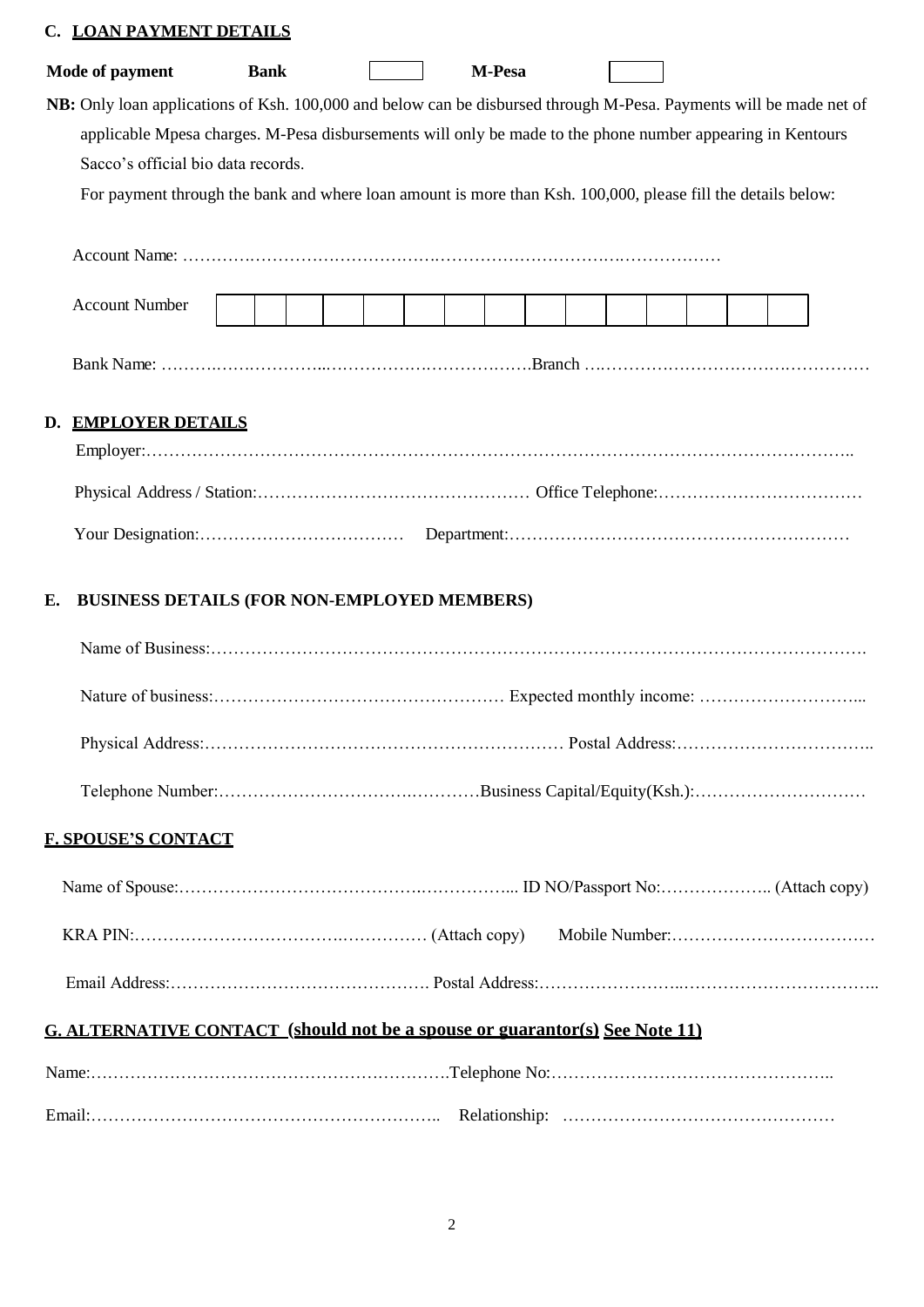|                        | H. TO BE COMPLETED BY ACCOUNTS DEPARTMENT (applicant not authorized to sign)                                                                                                                                                         |  |  |  |  |  |  |  |  |
|------------------------|--------------------------------------------------------------------------------------------------------------------------------------------------------------------------------------------------------------------------------------|--|--|--|--|--|--|--|--|
|                        | Gross Salary <b>Contract Contract Contract Contract Contract Contract Contract Contract Contract Contract Contract Contract Contract Contract Contract Contract Contract Contract Contract Contract Contract Contract Contract C</b> |  |  |  |  |  |  |  |  |
|                        |                                                                                                                                                                                                                                      |  |  |  |  |  |  |  |  |
|                        |                                                                                                                                                                                                                                      |  |  |  |  |  |  |  |  |
|                        | I. TO BE COMPLETED BY PERSONNEL DEPARTMENT                                                                                                                                                                                           |  |  |  |  |  |  |  |  |
|                        | I certify that the company has no objection to this loan application and further agrees to effect the                                                                                                                                |  |  |  |  |  |  |  |  |
|                        | requirements of the loan agreement in favour of KENTOURS SACCO SOCIETY LTD                                                                                                                                                           |  |  |  |  |  |  |  |  |
|                        |                                                                                                                                                                                                                                      |  |  |  |  |  |  |  |  |
|                        | Name Signature Designation Signature                                                                                                                                                                                                 |  |  |  |  |  |  |  |  |
|                        | Date __________________________________Official Stamp ___________________________                                                                                                                                                    |  |  |  |  |  |  |  |  |
| <b>NOTES:</b>          |                                                                                                                                                                                                                                      |  |  |  |  |  |  |  |  |
| 1.                     | This form is for Asset Finance Loan application only.                                                                                                                                                                                |  |  |  |  |  |  |  |  |
| 2.                     | Form must be filled in full and must attach a copy of ID/Passport and duly filled Property Collateral Form.                                                                                                                          |  |  |  |  |  |  |  |  |
| 3.                     | The payslip must be current and signed/stamped by the employer. For individual member (not in employment),                                                                                                                           |  |  |  |  |  |  |  |  |
|                        | please provide 3 months certified bank statement (management may request for additional information).                                                                                                                                |  |  |  |  |  |  |  |  |
| 5.                     | 4. A new member is eligible for a first loan after six months.<br>For loan approval, any cash deposits will be disregarded unless it has been with the Sacco for not less than six                                                   |  |  |  |  |  |  |  |  |
| months.                |                                                                                                                                                                                                                                      |  |  |  |  |  |  |  |  |
| 6.                     | Maximum loan(s) to any individual will not exceed Kshs 12.0 million or such other limits as may be approved by the                                                                                                                   |  |  |  |  |  |  |  |  |
| AGM from time to time. |                                                                                                                                                                                                                                      |  |  |  |  |  |  |  |  |
| 7.                     | Maximum repayment period is 72 Months (6 years).                                                                                                                                                                                     |  |  |  |  |  |  |  |  |
| 8.                     | Interest is calculated on reducing balance basis at a rate of 1% per month (if repayable in 1-48 months) and<br>1.1% (if repayable in 49-72 months). Interest is charged on the $20th$ of every month.                               |  |  |  |  |  |  |  |  |
|                        |                                                                                                                                                                                                                                      |  |  |  |  |  |  |  |  |

- 9. The Credit & Risk Management or Administration & Finance Committee has authority to approve a lesser amount of loan than applied for, if the member does not qualify for the amount applied.
- 10. Cancellations / Alterations/Incompleteness can cause delay in processing of the Loan application**.**
- 11. An alternative contact referred to in Part (E) of this form is a person through whom you can be reached besides your spouse or guarantor(s).
- 12. Only 80% of the Mortgage Valuation of the land/property will be used to guarantee the loan.
- 13. The loanee shall bear the full cost of the valuation, legal and any other administration cost so far incurred whether the loan is accepted or declined, or in the event the loanee terminates the loan appraisal process midstream.
- 14. The total amount in (13) above shall be paid to the Sacco by the loanee before the loan is disbursed.
- 15. The Sacco lawyer shall execute all legal matters of this agreement.
- 16. Land/Property valuation shall be done by a valuer approved by the Sacco. After valuation, the loanee will provide the Original Title Deed for charging process.
- 17. The land/property will be charged at the loanee's cost, until the loan is repaid in full. The Sacco cannot be a second charge.
- 18. Where the land/property offered is not sufficient as loan security, the loanee must provide other acceptable forms of security or free deposits.
- 19. Where applicable the loanee will provide original Land Rate and Land Rent receipts and Rate Clearance Certificate and a copy of utility bills e.g. electricity, water or telephone.
- 20. Once all the above conditions have been met by the loanee, the Sacco will process the letter of offer for appropriate signing.
- 21. Clause J (Purpose of the Loan) below is a mandatory requirement by the Sacco Societies Regulator (SASRA).
- 22. Where applicable, the loanee will provide copy of insurance certificate for the property securing the loan.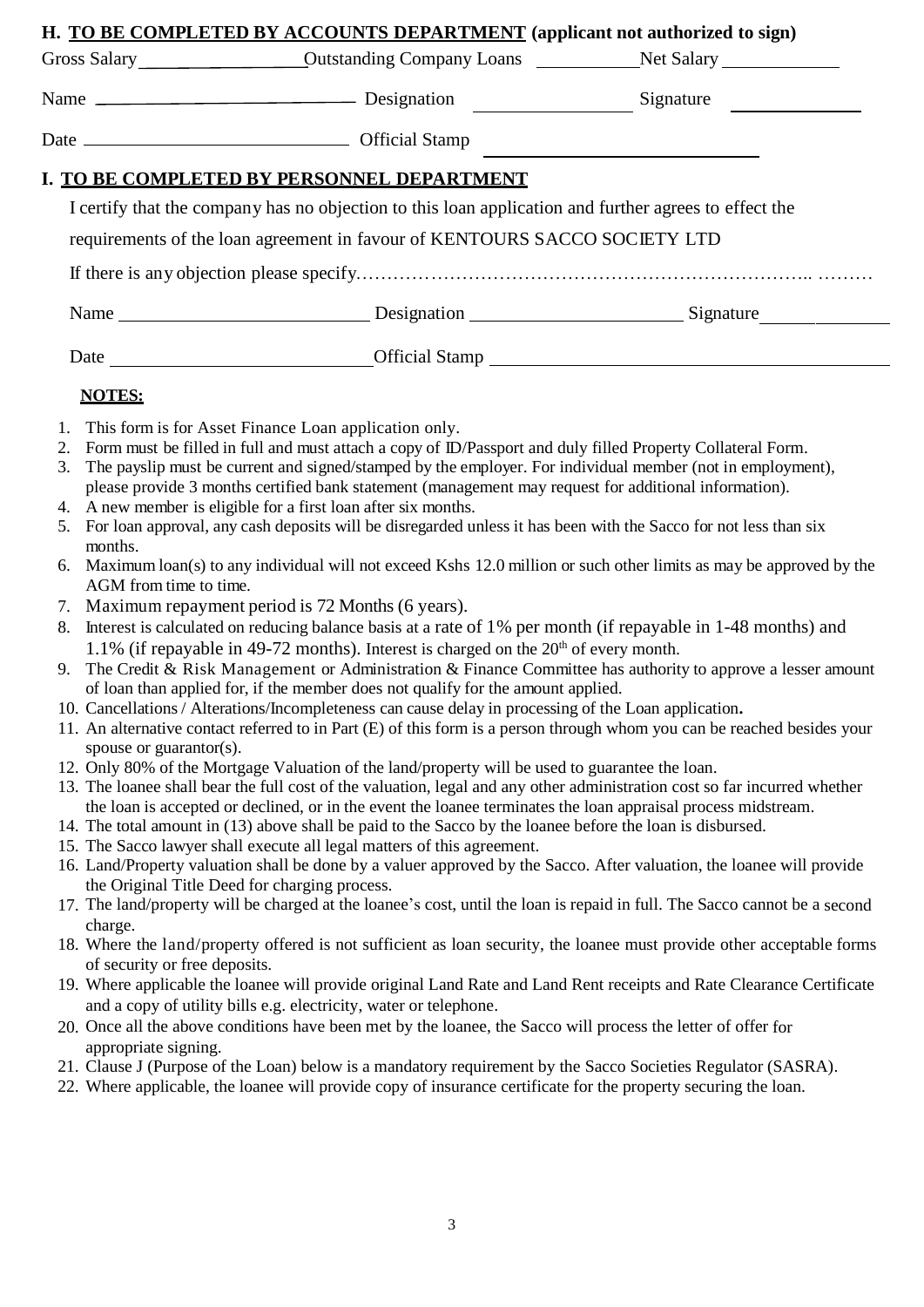# **J. PURPOSE OF THE LOAN (Please tick).**

| <b>Main</b>          | <b>Specific</b>                                                                                                                                                                         |  |  |  |  |  |  |  |
|----------------------|-----------------------------------------------------------------------------------------------------------------------------------------------------------------------------------------|--|--|--|--|--|--|--|
| <b>Agriculture</b>   | 1110 Tea                                                                                                                                                                                |  |  |  |  |  |  |  |
|                      | 1120 Coffee                                                                                                                                                                             |  |  |  |  |  |  |  |
|                      | 1130 Sugarcane                                                                                                                                                                          |  |  |  |  |  |  |  |
|                      | 1140 Others, cotton, sisal etc                                                                                                                                                          |  |  |  |  |  |  |  |
|                      | 1150 Cereals such as maize, wheat, sorghum. Millet etc<br>1160 Legumes such as beans, peas, snow peas, cow peas, French beans etc                                                       |  |  |  |  |  |  |  |
|                      | 1170 Horticulture crops such as vegetables, fruits, flowers                                                                                                                             |  |  |  |  |  |  |  |
|                      | 1180 Roots & tubers such as Irish potatoes, sweet potatoes and cassava                                                                                                                  |  |  |  |  |  |  |  |
|                      | 1210 Dairy farming                                                                                                                                                                      |  |  |  |  |  |  |  |
|                      | 1220 Beef Production                                                                                                                                                                    |  |  |  |  |  |  |  |
|                      | 1230 Poultry Farming                                                                                                                                                                    |  |  |  |  |  |  |  |
|                      | 1240 Bee keeping<br>1250 Rabbit Farming                                                                                                                                                 |  |  |  |  |  |  |  |
|                      | 1260 Sheep and Goat Rearing                                                                                                                                                             |  |  |  |  |  |  |  |
|                      | 1270 Pig Farming                                                                                                                                                                        |  |  |  |  |  |  |  |
|                      | 1280 Others                                                                                                                                                                             |  |  |  |  |  |  |  |
|                      | 1310 Agricultural machinery such as truck, tractors and other farm tools                                                                                                                |  |  |  |  |  |  |  |
|                      | 1320 Water, Irrigation and supporting services                                                                                                                                          |  |  |  |  |  |  |  |
|                      | 1330 Veterinary and related services                                                                                                                                                    |  |  |  |  |  |  |  |
|                      | 1410 Agricultural equipment and accessories                                                                                                                                             |  |  |  |  |  |  |  |
|                      | 1420 Dealers in Agro-chemicals, seeds and other farm inputs<br>1430 Distribution of farm produce                                                                                        |  |  |  |  |  |  |  |
|                      | 1510 Agro-forestry                                                                                                                                                                      |  |  |  |  |  |  |  |
| <b>Trade</b>         | 2110 Wholesale                                                                                                                                                                          |  |  |  |  |  |  |  |
|                      | 2120 Retail                                                                                                                                                                             |  |  |  |  |  |  |  |
|                      | 2210 Public service transport                                                                                                                                                           |  |  |  |  |  |  |  |
|                      | 2220 Purchase of motor vehicle accessories<br>2230 Transportation of goods                                                                                                              |  |  |  |  |  |  |  |
|                      | 2310 Accommodation, restaurants, conference facilities, event planning & outside catering, theme parks (wedding& others)                                                                |  |  |  |  |  |  |  |
|                      | 2320 Schools and kindergartens                                                                                                                                                          |  |  |  |  |  |  |  |
|                      | 2330 Medical clinics and equipment                                                                                                                                                      |  |  |  |  |  |  |  |
|                      | 2410 Import                                                                                                                                                                             |  |  |  |  |  |  |  |
|                      | 2420 Export                                                                                                                                                                             |  |  |  |  |  |  |  |
| <b>Manufacturing</b> | 3110 Jua kali Industry<br>3120 Small scale Agricultural Produce processing                                                                                                              |  |  |  |  |  |  |  |
| and Servicing        | 3130 Dressmaking Industry                                                                                                                                                               |  |  |  |  |  |  |  |
| <b>Industries</b>    | 3140 Leather tanning                                                                                                                                                                    |  |  |  |  |  |  |  |
|                      | 3150 Carving and handcrafts                                                                                                                                                             |  |  |  |  |  |  |  |
|                      | 3210 Motor vehicle repairs                                                                                                                                                              |  |  |  |  |  |  |  |
|                      | 3220 Professional services such as Barber shops<br>3230 Working capital for learning institutions, churches & business enterprises                                                      |  |  |  |  |  |  |  |
|                      | 3240 Promotion of local tourism                                                                                                                                                         |  |  |  |  |  |  |  |
|                      | 3310 Computer services and Internet                                                                                                                                                     |  |  |  |  |  |  |  |
|                      | 3320 Computer software and hardware                                                                                                                                                     |  |  |  |  |  |  |  |
|                      | 3330 Telecommunication Equipment                                                                                                                                                        |  |  |  |  |  |  |  |
| <b>Education</b>     | 4110 School fees for primary and secondary schools including shopping and accommodation                                                                                                 |  |  |  |  |  |  |  |
|                      | 4120 College fees, University fees, training fees, seminar fees<br>4130 Research and scientific activities etc                                                                          |  |  |  |  |  |  |  |
| <b>Human Health</b>  | 5110 Medical Bills, purchase of medicine                                                                                                                                                |  |  |  |  |  |  |  |
|                      | 5120 Maternity Bills and expenses                                                                                                                                                       |  |  |  |  |  |  |  |
| Land &               | 6110 Purchase of plots                                                                                                                                                                  |  |  |  |  |  |  |  |
| <b>Housing</b>       | 6120 Land purchase services such as surveying and valuation                                                                                                                             |  |  |  |  |  |  |  |
|                      | 6210 Construction of multiple residential buildings                                                                                                                                     |  |  |  |  |  |  |  |
|                      | 6220 Construction of commercial buildings<br>6230 Construction of single residential dwelling units                                                                                     |  |  |  |  |  |  |  |
|                      | 6240 Renovations of the buildings                                                                                                                                                       |  |  |  |  |  |  |  |
| Finance,             | 7110 Payment to microfinance loans                                                                                                                                                      |  |  |  |  |  |  |  |
| Investment           | 7210 Payment to Commercial bank loans                                                                                                                                                   |  |  |  |  |  |  |  |
| and Insurance        | 7310 Purchase of residential property/payments to mortgage loans in other financial institutions                                                                                        |  |  |  |  |  |  |  |
|                      | 7410 Payment to insurance policies                                                                                                                                                      |  |  |  |  |  |  |  |
|                      | 7510 Buying of Sacco shares<br>7520 purchase of quote shares, unquoted shares, treasury bills & bonds, commercial papers, unit trusts and other quoted public funds                     |  |  |  |  |  |  |  |
|                      | 7530 Paying personal debts to non-registered institutions                                                                                                                               |  |  |  |  |  |  |  |
| Consumption          | 8110 Expenses incurred relating to car and electronic repairs, bills like electricity, sewer, water, telephone, decoder, personal debts to                                              |  |  |  |  |  |  |  |
| and Social           | family members and friends etc.                                                                                                                                                         |  |  |  |  |  |  |  |
| <b>Services</b>      | 8210 Household necessities like food, beverages and basic household products.                                                                                                           |  |  |  |  |  |  |  |
|                      | 8310 Goods that do not wear out quickly like automobiles(cars), books, household (home appliances, consumer electronics, furniture,<br>tools etc) sports equipment, jewellery, toys etc |  |  |  |  |  |  |  |
|                      | 8410 Burial expenses, wedding expenses, rites of passage expenses.                                                                                                                      |  |  |  |  |  |  |  |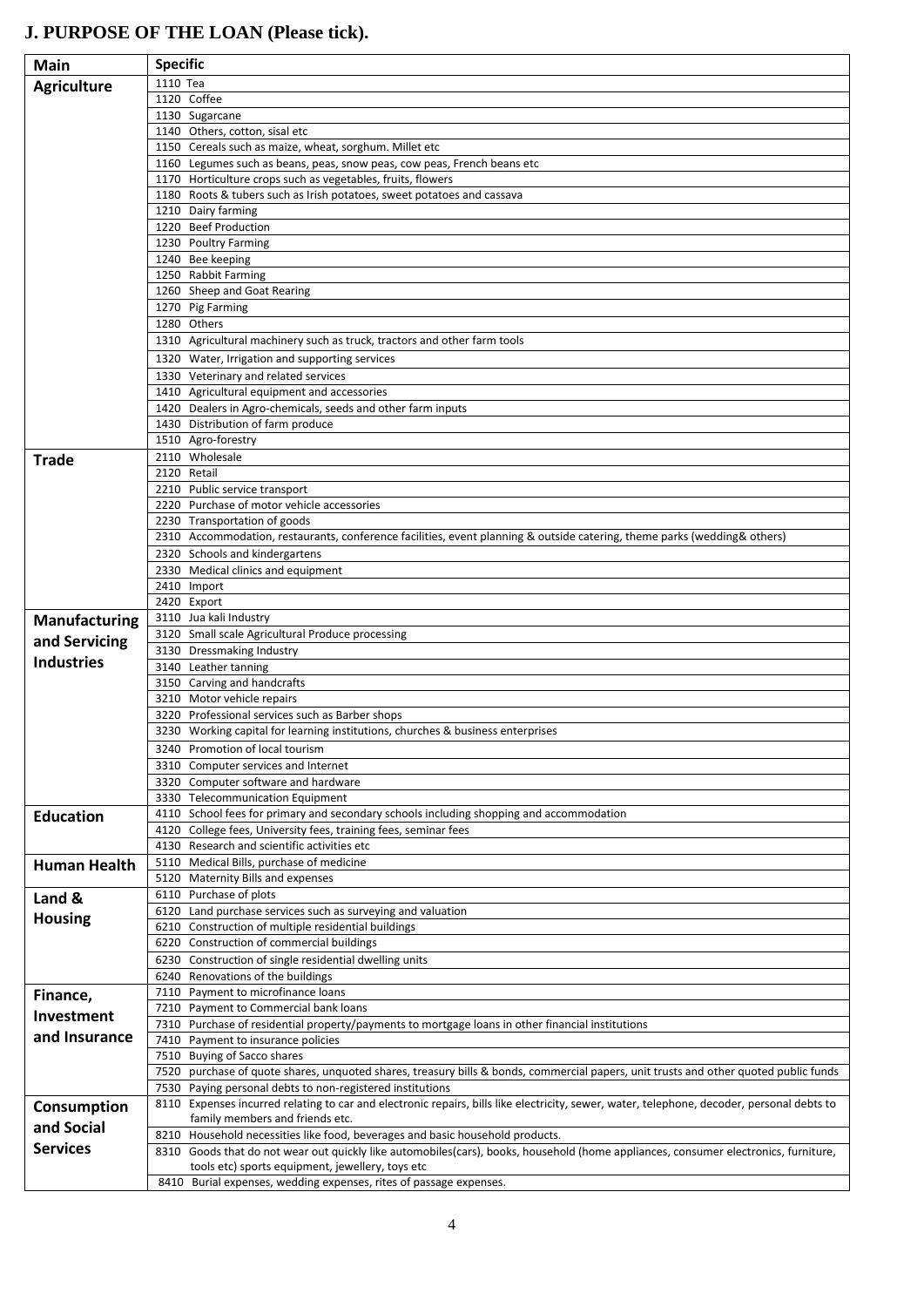#### **K. SECURITY OFFERED**

#### **Authority to Deduct My Salary, Hold My Deposits, Terminal Benefits and Dispose My Assets**

I hereby authorize the Society to deduct my salary to pay the amount of loan granted to me on monthly basis under the terms which the loan is given until it is cleared in full. Should I leave employment before completion of repayment, or default to pay, I hereby authorize the loan balance to be deducted from my deposits in the society, my terminal benefits, attaching any other property that I have given towards the loan, demand savings and attaching guarantors.

Also, should I leave the current employment, I authorize recovery of any outstanding loan from future employment.

#### **L. LOANEE'S DECLARATIONS**

- a. In connection with the application and/or maintaining a credit facility with Kentours Sacco, I authorize the Sacco to carry out credit checks with or obtain my credit information from a credit reference bureau. In the event of account going into default, I consent to my name, transaction and default details being forwarded to a Credit Reference Bureau for listing. I acknowledge that this information may be used by banking institutions and other credit grantors in assessing application for credit by name, associated companies and supplementary account holders and for occasional debt tracing, fraud prevention purposes and/or for any other lawful purposes.
- b. In support of my loan application, I declare that the above information is true to the best of my knowledge. I understand that if any of the information I have provided proves to be false, it will lead to the automatic decline of my application. If it is found out that any information I have provided proves to be false after disbursement, the Sacco has the right recall the loan.

#### c. **Consent to Disclosure of Credit Information**

I warrant that in the event of disclosure of my credit information for any lawful purposes, I shall have no claim against the Sacco or any of its employees, officers, servants, directors or agents and I shall indemnify the Sacco against any loss or injury arising out of any claim brought by myself or on my behalf as a result of such disclosure.

| $\text{LO}$ anee<br>Name | ∠natur⊂<br>. 1 UP | snori<br>No.<br>، ہ ب | <b>Jate</b> |
|--------------------------|-------------------|-----------------------|-------------|
|                          | . .               |                       |             |